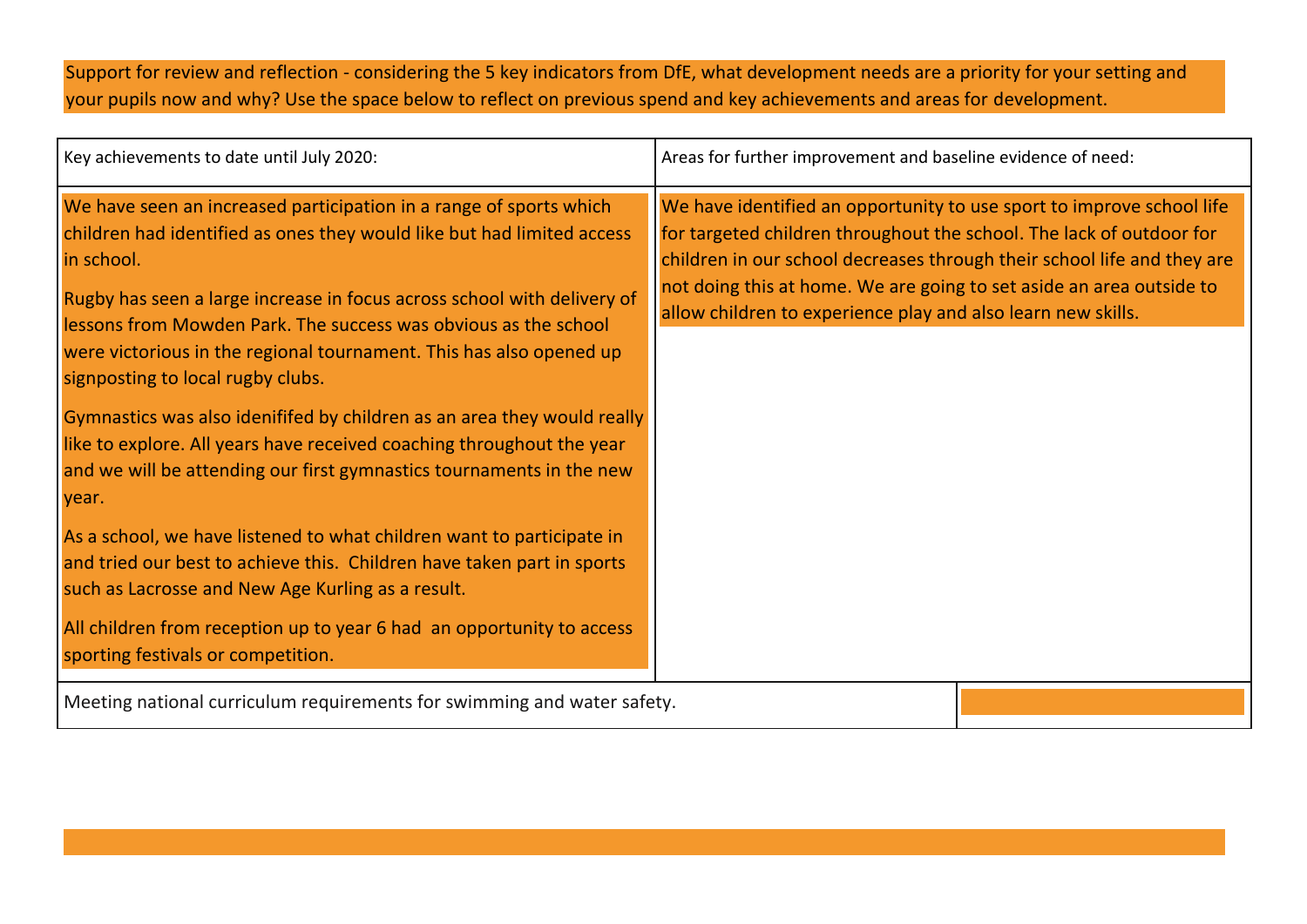## **Action Plan and Budget Tracking**

Capture your intended annual spend against the 5 key indicators. Clarify the success criteria and evidence of impact that you intend to measure to evaluate for pupils today and for the future.

| What percentage of your current Year 6 cohort swim competently, confidently and proficiently over a<br>distance of at least 25 metres?<br>N.B. Even though your pupils may swim in another year please report on their attainment on leaving<br>primary school at the end of the summer term 2020. | 100% |
|----------------------------------------------------------------------------------------------------------------------------------------------------------------------------------------------------------------------------------------------------------------------------------------------------|------|
| What percentage of your current Year 6 cohort use a range of strokes effectively [for example, front crawl,<br>backstroke and breaststroke]?                                                                                                                                                       | 100% |
| What percentage of your current Year 6 cohort perform safe self-rescue in different water-based<br>situations?                                                                                                                                                                                     | 100% |
| Schools can choose to use the Primary PE and Sport Premium to provide additional provision for swimming<br>but this must be for activity over and above the national curriculum requirements. Have you used it in this<br>way?                                                                     | No   |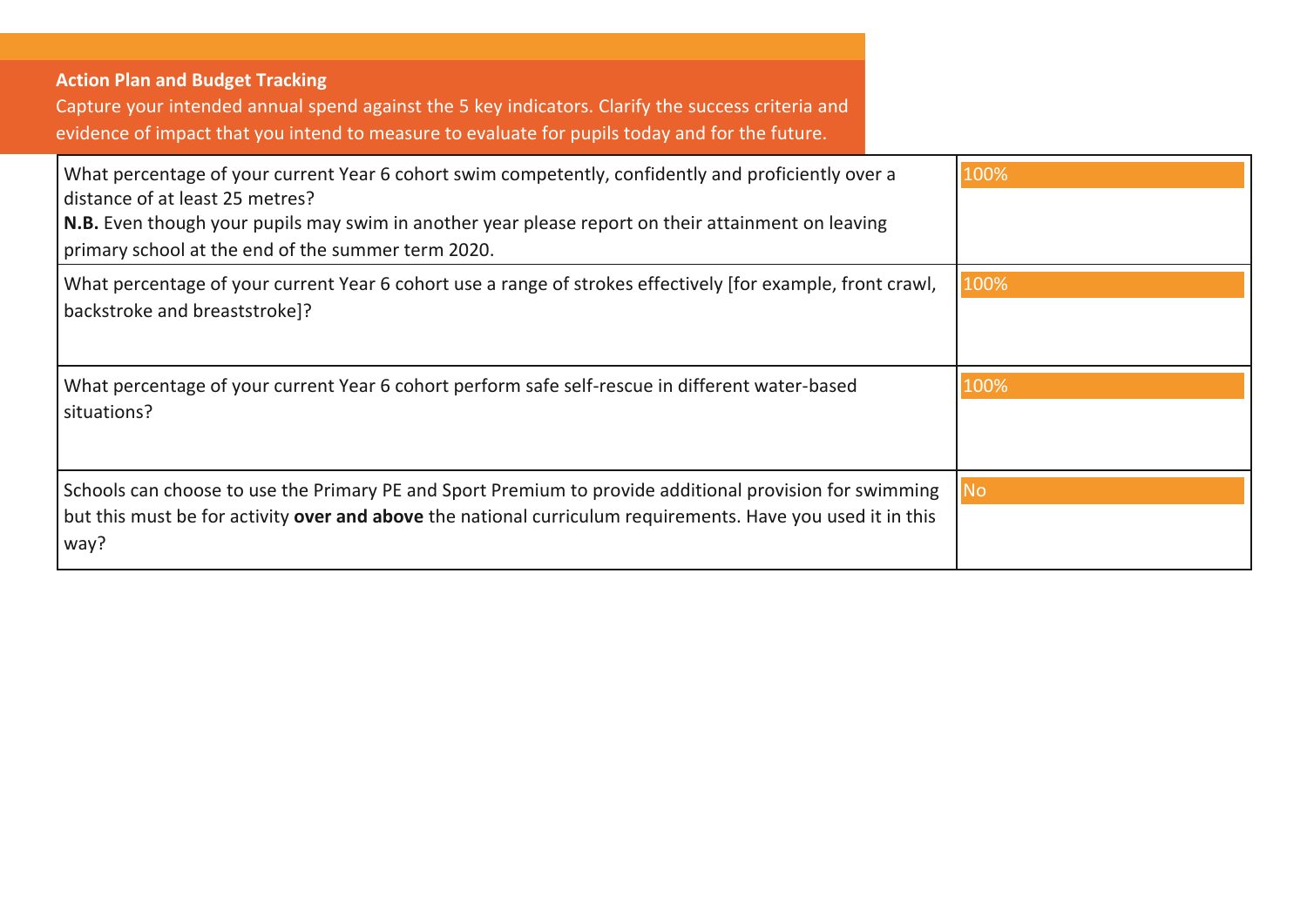| <b>Academic Year: 2019/2020</b>                                                                                                                                                                                                           | Total fund allocated: £18318                                        | Date Updated:31.3.20  |                                                                                                                                                                                                                                                                         |                                                                                                                                                                                                                                    |
|-------------------------------------------------------------------------------------------------------------------------------------------------------------------------------------------------------------------------------------------|---------------------------------------------------------------------|-----------------------|-------------------------------------------------------------------------------------------------------------------------------------------------------------------------------------------------------------------------------------------------------------------------|------------------------------------------------------------------------------------------------------------------------------------------------------------------------------------------------------------------------------------|
| Key indicator 1: The engagement of all pupils in regular physical activity - Chief Medical Officer guidelines recommend that<br>primary school pupils undertake at least 30 minutes of physical activity a day in school                  |                                                                     |                       |                                                                                                                                                                                                                                                                         | Percentage of total<br>allocation:<br>%                                                                                                                                                                                            |
| Intent                                                                                                                                                                                                                                    | Implementation                                                      |                       | Impact                                                                                                                                                                                                                                                                  | 16                                                                                                                                                                                                                                 |
| Your school focus should be clear<br>what you want the pupils to<br>know and be able to do and<br>about what they need to learn<br>and to consolidate through<br>practice:                                                                | Make sure your actions to achieve<br>are linked to your intentions: | Funding<br>allocated: | Evidence of impact: what do<br>pupils now know and what<br>can they now do? What has<br>changed?:                                                                                                                                                                       | Sustainability and suggested<br>next steps:                                                                                                                                                                                        |
| Our target this year is to provide<br>children with the opportunity for<br>a minimum of 30 minutes<br>exercise per day in school. Not<br>only this we want them to be<br>motivated to this and explain the<br>benefits behind doing this. | <b>Registration for School Sports</b><br>Partnership.               | £1920                 | The partnership provide us<br>with up to date information<br>and resources. We are still<br>using active classroom<br>techniques from 2018<br>training. Our sports<br>councillors have taken part<br>in training to increase<br>sporting activity throughout<br>school. | Children who are trained as<br>sports leaders will be able<br>to use these skills for the<br>rest of their life.<br>The school will continue to<br>have successful sports<br>leaders as the Y6 children<br>will train Y5 children. |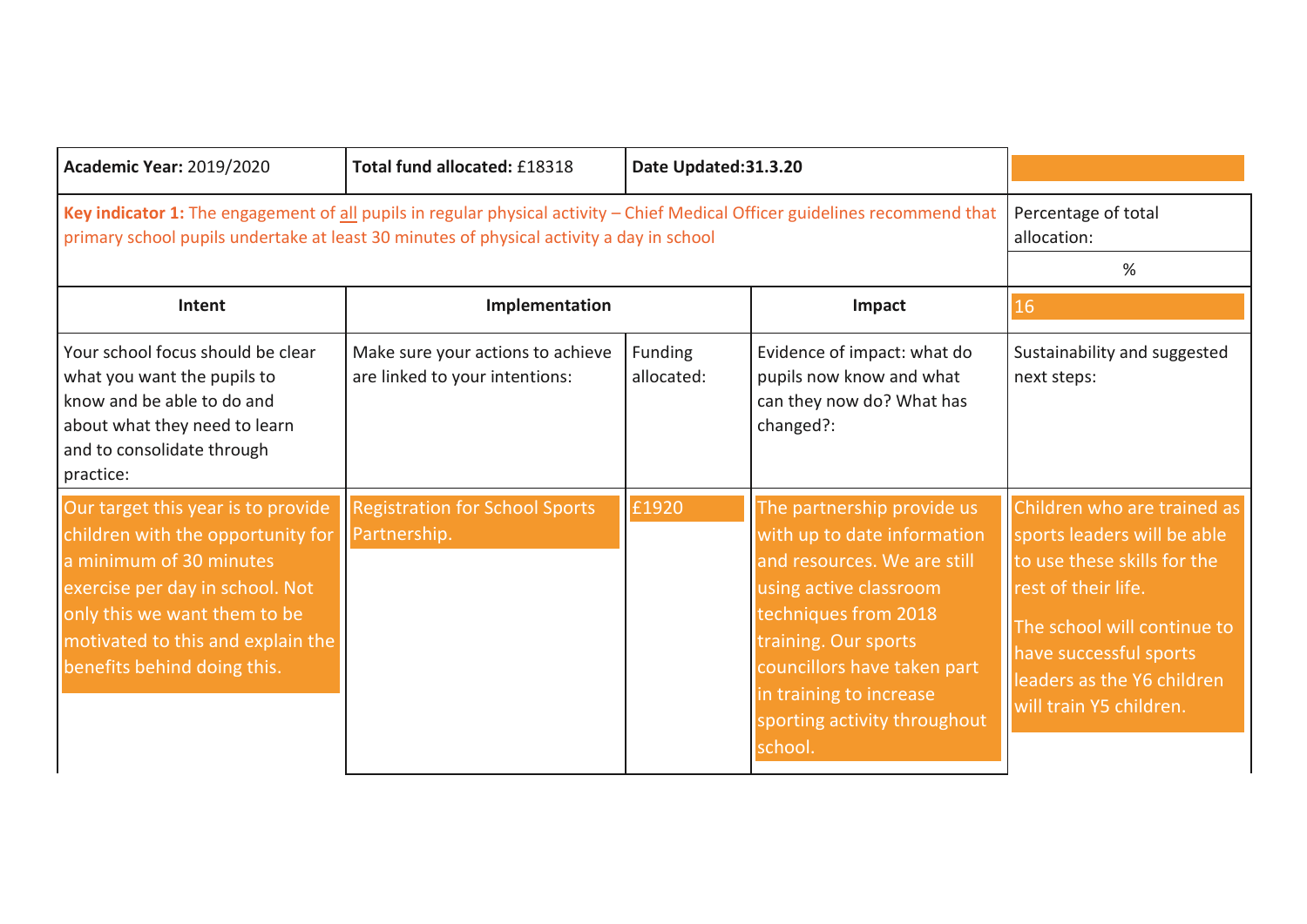| We want our children to be able<br>to independently select ways to<br>achieve 30 minutes.                                                                                  | Sports council training,<br>equipment and delivery.                      | £750                  | Children have been proactive   Hula Hooping will be<br>in ensuring break and<br>lunchtimes are fully active<br>within the school. They have<br>tracked classes to ensure all<br>classes are active for at least<br>half an hour a day. | provided throughout year<br>for children to take part in<br>an activity they enjoy. |
|----------------------------------------------------------------------------------------------------------------------------------------------------------------------------|--------------------------------------------------------------------------|-----------------------|----------------------------------------------------------------------------------------------------------------------------------------------------------------------------------------------------------------------------------------|-------------------------------------------------------------------------------------|
|                                                                                                                                                                            | Hoopstarz day for children to<br>learn how to hoola hoop<br>effectively. | £240                  | Children are provided with<br>hoops throughout break and<br>lunchtimes along with<br>15 minutes per lessons in<br>day. All classes from nursery<br>to Y6 take part in hooping.                                                         |                                                                                     |
| Key indicator 2: The profile of PESSPA being raised across the school as a tool for whole school improvement                                                               |                                                                          |                       |                                                                                                                                                                                                                                        | Percentage of total<br>allocation:                                                  |
|                                                                                                                                                                            |                                                                          |                       |                                                                                                                                                                                                                                        | %                                                                                   |
| Intent                                                                                                                                                                     | Implementation                                                           |                       | Impact                                                                                                                                                                                                                                 | 20                                                                                  |
| Your school focus should be clear<br>what you want the pupils to<br>know and be able to do and<br>about what they need to learn<br>and to consolidate through<br>practice: | Make sure your actions to achieve<br>are linked to your intentions:      | Funding<br>allocated: | Evidence of impact: what do<br>pupils now know and what<br>can they now do? What has<br>changed?:                                                                                                                                      | Sustainability and suggested<br>next steps:                                         |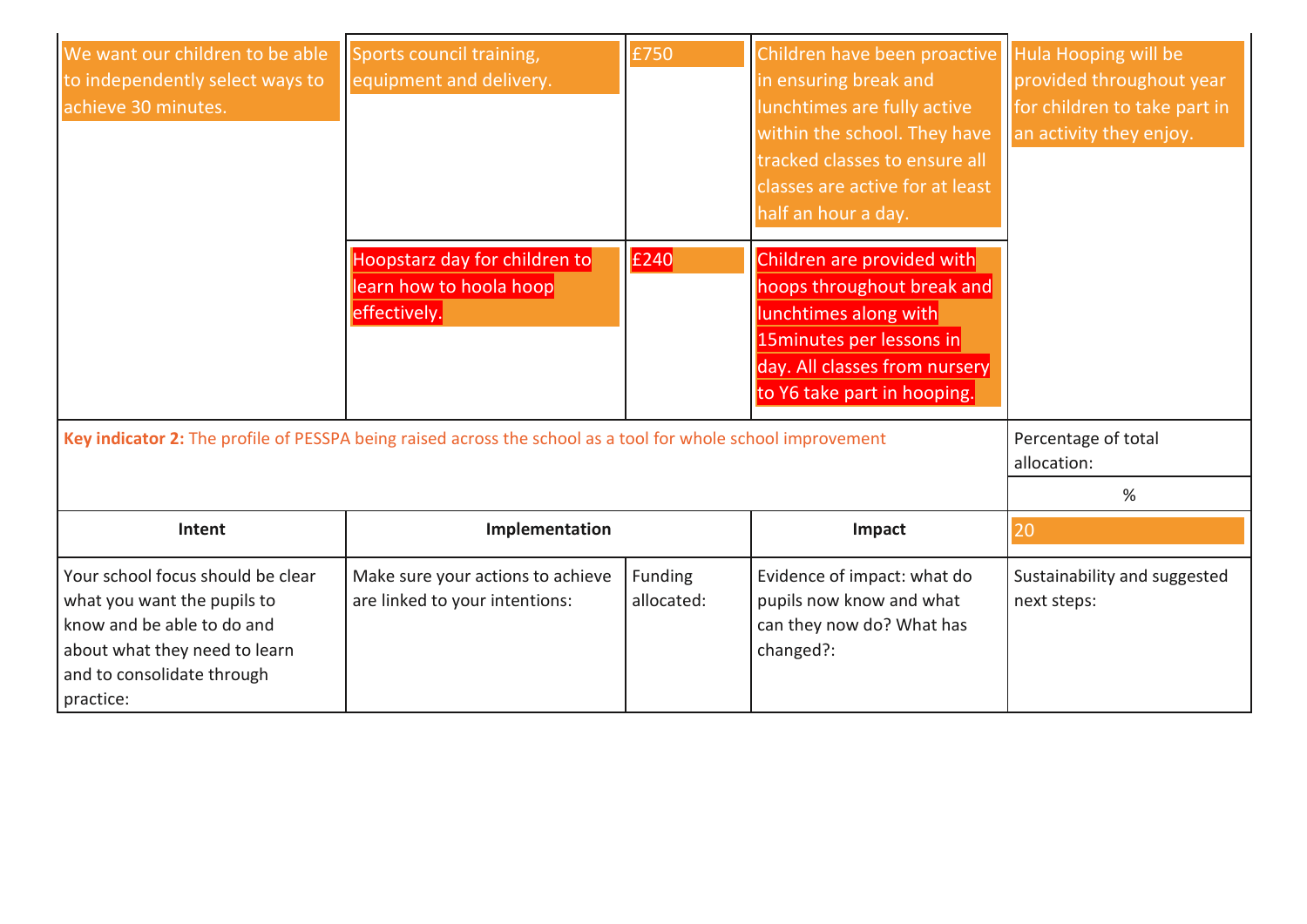| As a school we have identified<br>that children need to improve<br>their resilience and will use P.E.<br>to show this. | African dance workshop to<br>celebrate Black History Month. | £550  | Children were able to explain<br>how dance is different in<br>another culture. Lessons on<br>African history were<br>supported by this.     | Children have shown an<br>increased level of resilience<br>since visits from the<br>Marines. We hope to use<br>these as a basis to keep |
|------------------------------------------------------------------------------------------------------------------------|-------------------------------------------------------------|-------|---------------------------------------------------------------------------------------------------------------------------------------------|-----------------------------------------------------------------------------------------------------------------------------------------|
| Where possible, we will use P.E<br>to support lessons in other areas,<br>one possibility is a river walk.              | Mini Marines 2 day event.                                   | £2955 | Children learnt from the<br>Marines the importance of<br>resilience and working as a<br>team. They will use this in all<br>aspects of work. | resilience up throughout<br>the years.<br>Orienteering has been<br>timetabled into junior P.E.                                          |
|                                                                                                                        | Whole school healthy living day.                            | £480  | Visits from a range of clubs<br>around the county to<br>introduce children to sports<br>and activity to support living<br>healthily.        | curriculum to help support<br>Geography.                                                                                                |
|                                                                                                                        | CLOK - deliver orienteering<br>classes to Lower Juniors     | £200  | Children were taught how to<br>read a map correctly in order<br>to take part in orienteering.<br>This has improved their                    |                                                                                                                                         |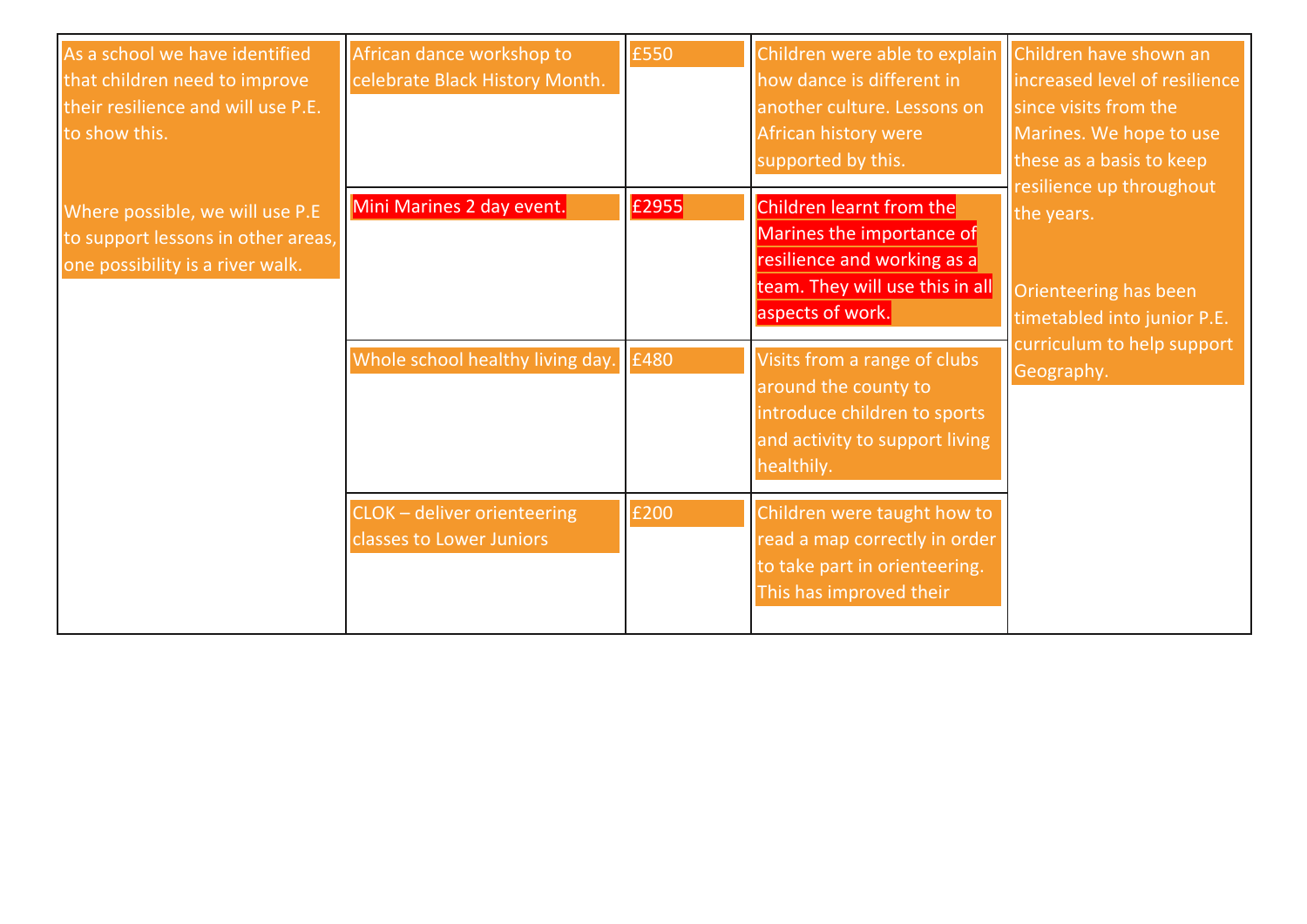| Key indicator 3: Increased confidence, knowledge and skills of all staff in teaching PE and sport                                                                                                                           |                                                                        |                       | Percentage of total<br>allocation:<br>%                                                                                                                                                                                                                                                                                    |                                                                                                                                                                                                                                              |
|-----------------------------------------------------------------------------------------------------------------------------------------------------------------------------------------------------------------------------|------------------------------------------------------------------------|-----------------------|----------------------------------------------------------------------------------------------------------------------------------------------------------------------------------------------------------------------------------------------------------------------------------------------------------------------------|----------------------------------------------------------------------------------------------------------------------------------------------------------------------------------------------------------------------------------------------|
| Intent                                                                                                                                                                                                                      | Implementation                                                         |                       | Impact                                                                                                                                                                                                                                                                                                                     | 18                                                                                                                                                                                                                                           |
| Your school focus should be clear<br>what you want the pupils to<br>know and be able to do and<br>about what they need to learn<br>and to consolidate through<br>practice:                                                  | Make sure your actions to<br>achieve are linked to your<br>intentions: | Funding<br>allocated: | Evidence of impact: what do<br>pupils now know and what<br>can they now do? What has<br>changed?:                                                                                                                                                                                                                          | Sustainability and suggested<br>next steps:                                                                                                                                                                                                  |
| At the beginning of every school<br>year we audit staff members and<br>plan training and lessons<br>accordingly.<br>This will be an important year to<br>get correct as there is a bigger<br>turnover of staff than normal. | Tag Rugby sessions for children £1534<br>with teacher support.         |                       | All teachers in KS2 have had a<br>half term to observe a skilled<br>rugby coach run P.E. sessions.<br>This has had an impact in not<br>only the skills of the staff but<br>children also. The evidence of<br>this is from when Y6 attended<br>rugby competition with a staff<br>member and won. A first for<br>the school. | Staff have suggested they<br>are now confident in what<br>were identified as their<br>weakest areas. They will<br>now be expected to deliver<br>these sessions in years to<br>come.<br>Orienteering is now part of<br>the school curriculum. |
|                                                                                                                                                                                                                             | Gymnastics sessions                                                    | £1260                 | All staff members, by the end<br>of the year, will have a chance                                                                                                                                                                                                                                                           |                                                                                                                                                                                                                                              |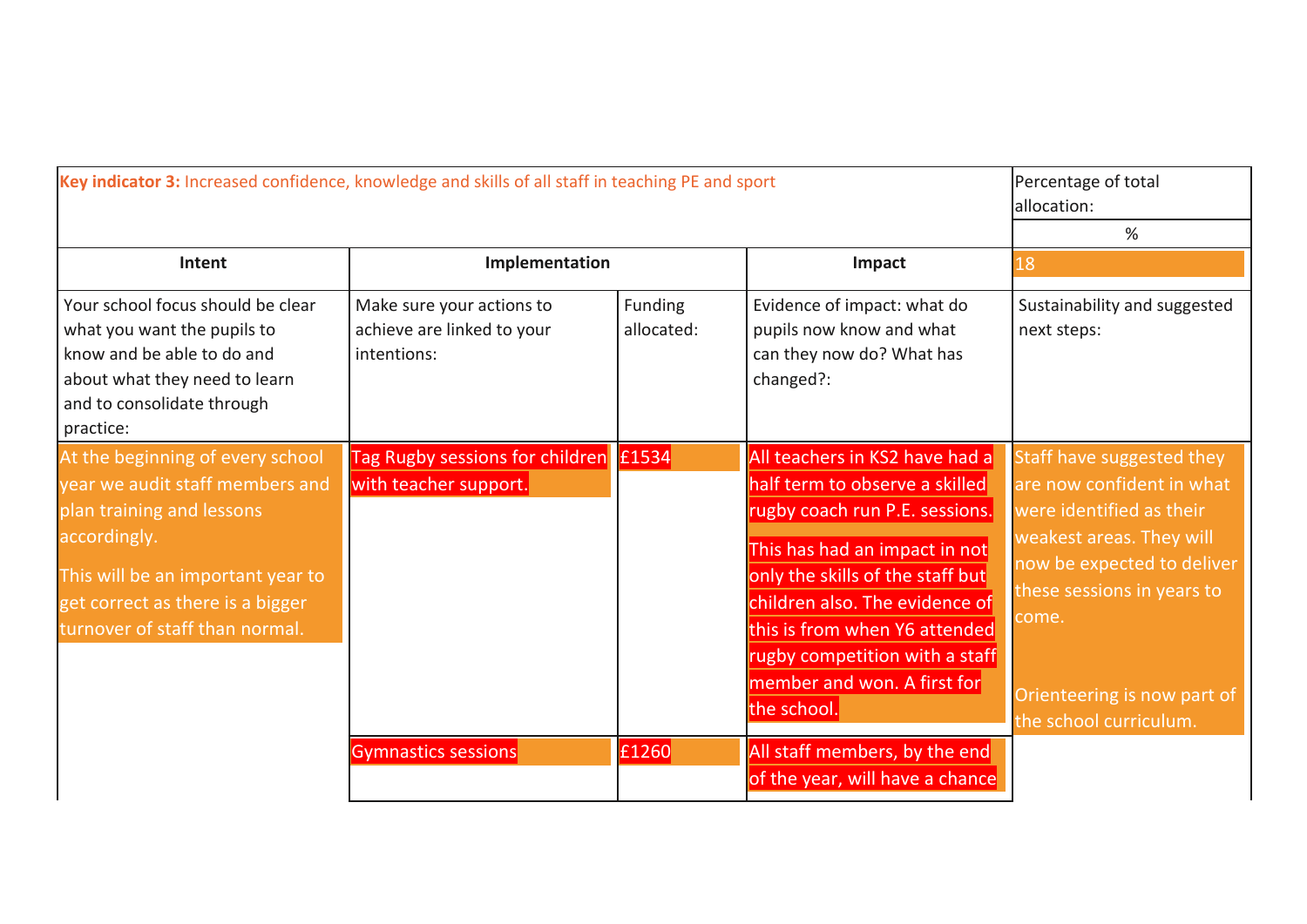| Children are now trained to be<br>able to participate in<br>gymnastics competitions in<br>the next few years.<br>Staff members identified<br>CLOK after school club training £280<br>teaching of Orienteering to be<br>a concern. CLOK delivered a<br>staff meeting to show staff<br>how they can deliver this. Staff<br>are now confident and<br>orienteering is part of the<br>curriculum.<br>P.E planning subscription<br>£258<br>The P.E planning subscription<br>allows for a consistent<br>approach to P.E throughout<br>the school.<br>Key indicator 4: Broader experience of a range of sports and activities offered to all pupils<br>Percentage of total<br>allocation:<br>% | Intent | Implementation | Impact               | 15 |
|----------------------------------------------------------------------------------------------------------------------------------------------------------------------------------------------------------------------------------------------------------------------------------------------------------------------------------------------------------------------------------------------------------------------------------------------------------------------------------------------------------------------------------------------------------------------------------------------------------------------------------------------------------------------------------------|--------|----------------|----------------------|----|
|                                                                                                                                                                                                                                                                                                                                                                                                                                                                                                                                                                                                                                                                                        |        |                |                      |    |
|                                                                                                                                                                                                                                                                                                                                                                                                                                                                                                                                                                                                                                                                                        |        |                |                      |    |
|                                                                                                                                                                                                                                                                                                                                                                                                                                                                                                                                                                                                                                                                                        |        |                |                      |    |
| to observe a gymnast deliver                                                                                                                                                                                                                                                                                                                                                                                                                                                                                                                                                                                                                                                           |        |                | gymnastics sessions. |    |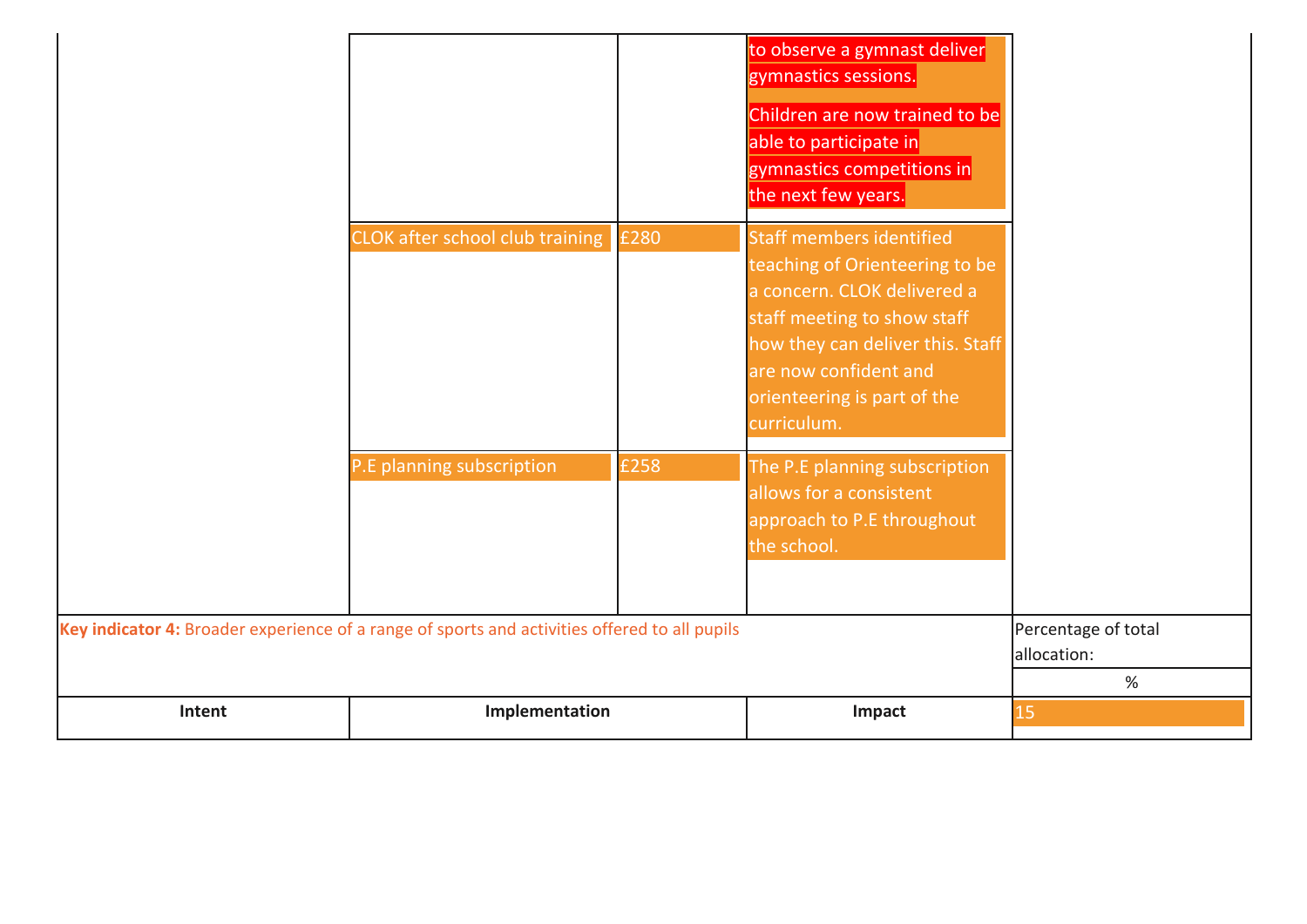| Your school focus should be clear<br>what you want the pupils to<br>know and be able to do and<br>about what they need to learn<br>and to consolidate through<br>practice:                           | Make sure your actions to<br>achieve are linked to your<br>intentions:                                      | Funding<br>allocated: | Evidence of impact: what do<br>pupils now know and what<br>can they now do? What has<br>changed?:                                                                        | Sustainability and suggested<br>next steps:                                                                                    |
|------------------------------------------------------------------------------------------------------------------------------------------------------------------------------------------------------|-------------------------------------------------------------------------------------------------------------|-----------------------|--------------------------------------------------------------------------------------------------------------------------------------------------------------------------|--------------------------------------------------------------------------------------------------------------------------------|
| Throughout this school year we<br>are going to use pupil voices to<br>listen to what children want to<br>take part in. We will then deliver<br>lessons and equipment to support<br>this as a result. | Equipment and resources for<br>rugby, gymnastics,<br>orienteering and lacrosse to be<br>taught effectively. | £100                  | Children have a range of new<br>sports to try. Signposting<br>available for these new sports.<br>A large increase within school<br>for children taking part in<br>rugby. | Equipment for a range of<br>new sports are available to<br>timetable into the<br>curriculum. Lacrosse a<br>particular success. |
|                                                                                                                                                                                                      | New Age Kurling and other<br>SEND appropriate sports.                                                       | £280                  | <b>SEND children have a sporting</b><br>competition they can organise.<br>These also help ensure they<br>achieve their 30 minutes<br>activitiy per day.                  | Equipment bought to allow<br><b>SEND children to access</b><br>sports and take part in<br>competitions.                        |
| See Key indicator 3 to see impact of rugby and gymnastics focus.                                                                                                                                     |                                                                                                             |                       |                                                                                                                                                                          |                                                                                                                                |

| Key indicator 5: Increased participation in competitive sport |                | Percentage of total allocation: |
|---------------------------------------------------------------|----------------|---------------------------------|
|                                                               |                |                                 |
| Intent                                                        | Implementation |                                 |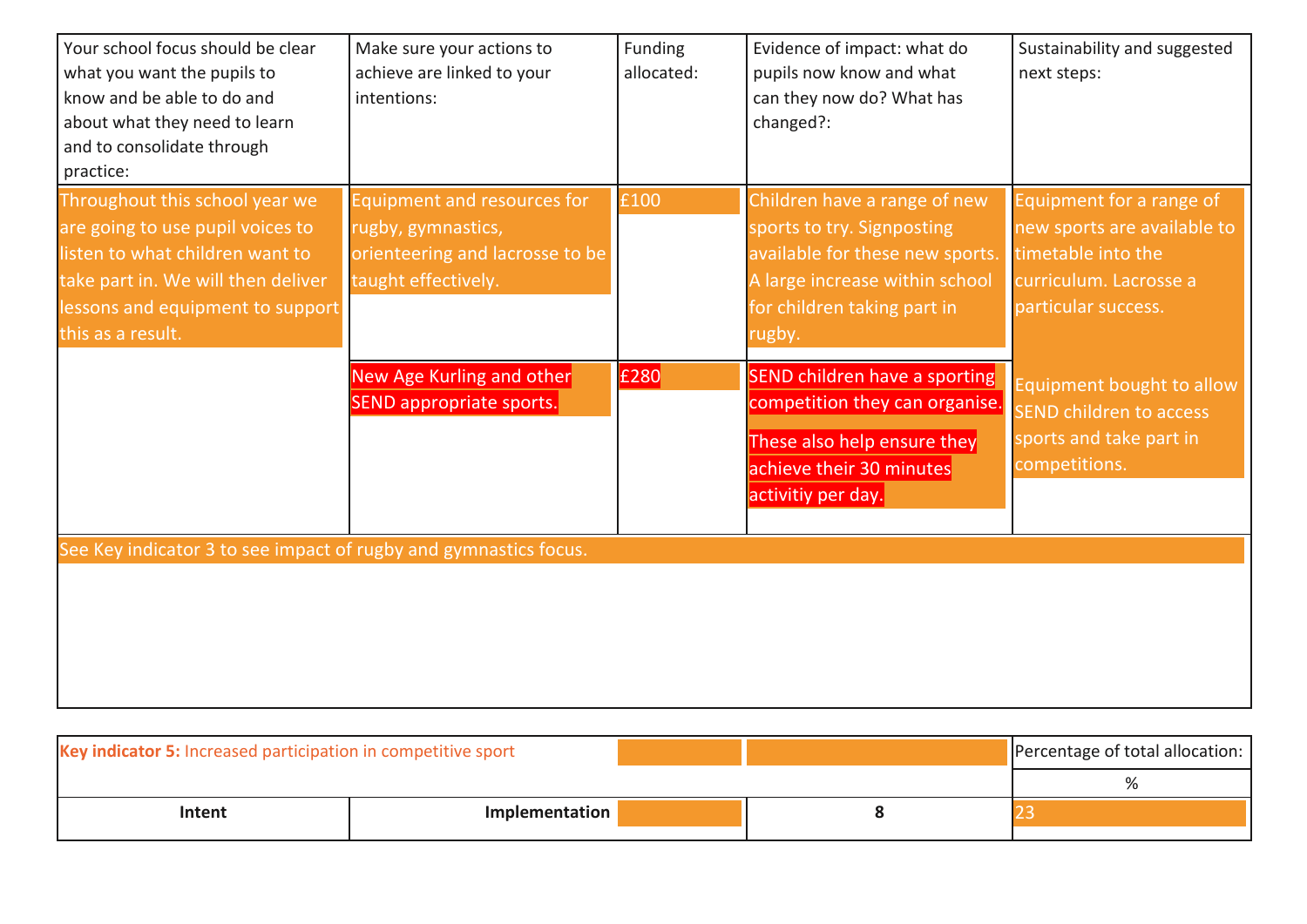| Your school focus should be clear<br>what you want the pupils to<br>know and be able to do and<br>about what they need to learn<br>and to consolidate through<br>practice:                                                                                   | Make sure your actions to<br>achieve are linked to your<br>intentions:                                   | Funding<br>allocated: | Evidence of impact: what do<br>pupils now know and what<br>can they now do? What has<br>changed?:                                                                                | Sustainability and suggested<br>next steps:                                                                                                        |
|--------------------------------------------------------------------------------------------------------------------------------------------------------------------------------------------------------------------------------------------------------------|----------------------------------------------------------------------------------------------------------|-----------------------|----------------------------------------------------------------------------------------------------------------------------------------------------------------------------------|----------------------------------------------------------------------------------------------------------------------------------------------------|
| As children within the school get a<br>high-quality P.E education in a<br>range of different subject areas,<br>we think it is only fair that they<br>get to test themselves in a<br>competitive setting. By the end of<br>Y6, our aim is to have every child | Travel for children to attend<br>competitions and festivals.                                             | £1257.50              | This year, children have<br>attended a wider range of<br>sports than they ever have. All<br>Y6 children have attended at<br>least one event.                                     | Staff members are able to<br>deliver lessons that are<br>focussed towards<br>competition for our high<br>achievers.<br>Children who are identified |
| take part in at least one<br>competition.<br>In order to help the children, and<br>develop staff members further,<br>we will send staff trained in each<br>area in order for them to see how<br>a competition is organised.                                  | Supply bookings to allow<br>children to attend<br>competitions and festivals with<br>different teachers. | £247.50               | Staff members who were up-<br>skilled by qualified coaches<br>went with children to the<br>competitions. We had great<br>success in rugby this year,<br>representing the county. | as skilled will be signposted<br>to a local club to help<br>develop their skills even<br>further.                                                  |
| Signed off by                                                                                                                                                                                                                                                |                                                                                                          |                       |                                                                                                                                                                                  |                                                                                                                                                    |
| Head Teacher:                                                                                                                                                                                                                                                |                                                                                                          |                       |                                                                                                                                                                                  |                                                                                                                                                    |
| Date:                                                                                                                                                                                                                                                        |                                                                                                          |                       |                                                                                                                                                                                  |                                                                                                                                                    |
| Subject Leader: D Fletcher                                                                                                                                                                                                                                   |                                                                                                          |                       |                                                                                                                                                                                  |                                                                                                                                                    |